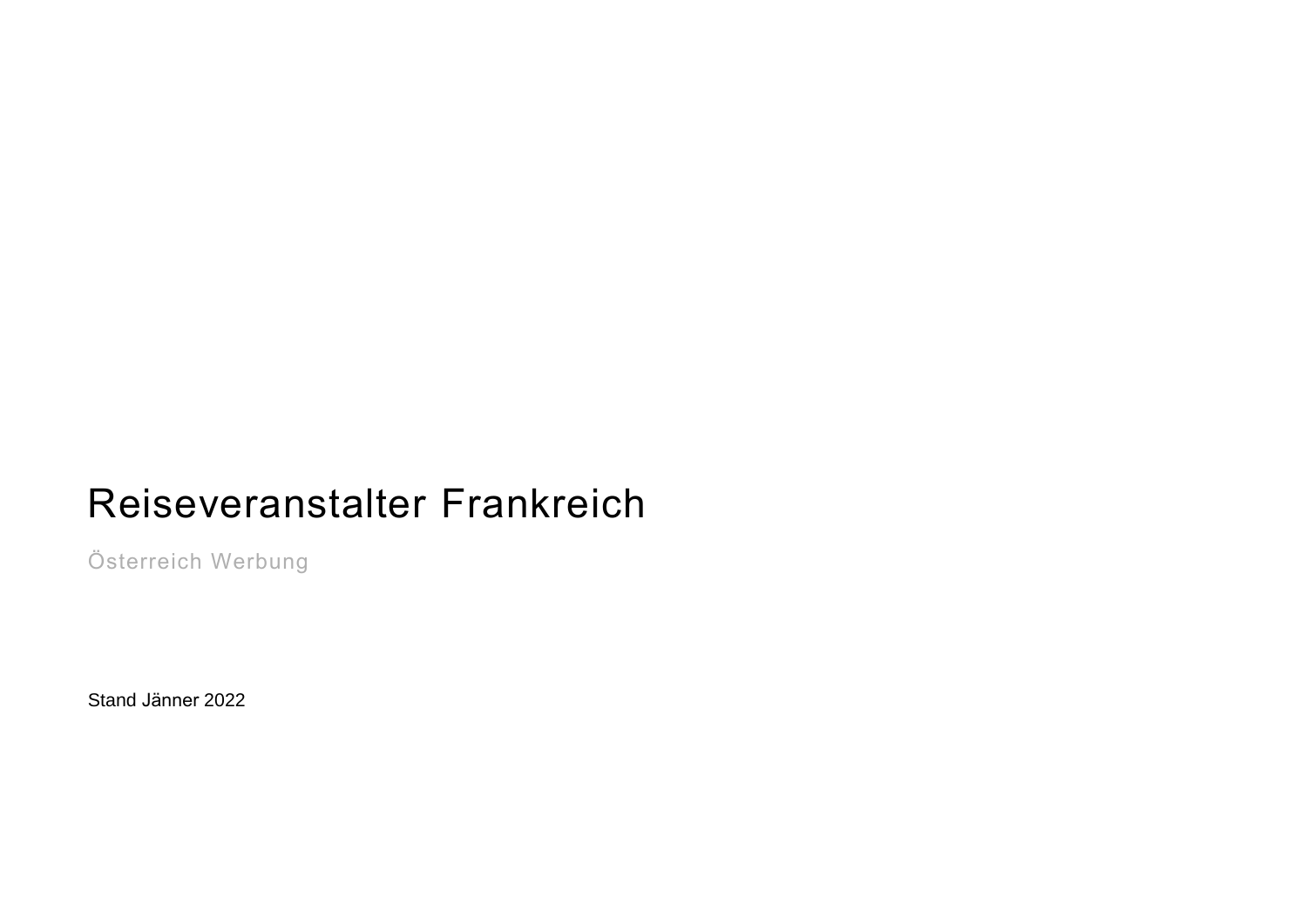

## **Sehr geehrte Geschäftspartner/-innen!**

**Die ÖW Frankreich** ist Ihre erste Ansprechpartnerin für Aktionen am französischen Reisemarkt. Wir haben das Markt-Knowhow, die Medien- und Multiplikatorenkontakte, um Sie bei der Vermarktung Ihres touristischen Angebotes zu unterstützen.

**Ihr Erfolg ist unser Anliegen.** Mit innovativen, aber auch bewährten Angeboten wollen wir Sie bei Ihren Marketing- und Verkaufsaktivitäten unterstützen und durch individuelle Kombination der einzelnen Angebote gemeinsam mit Ihnen eine optimale Marktbearbeitung erreichen.

Gerne stellen wir Ihnen die Liste jener Reiseveranstalter, die Österreich im Programm haben, zur Verfügung. Die Aufstellung enthält den Namen des Reiseveranstalters und seine Kontaktdaten. Bitte beachten Sie, die Listen enthalten vereinzelt Daten, die uns zur Verfügung gestellt wurden. Sie erheben keinen Anspruch auf Vollständigkeit. Fallweise sind auch Veranstalter angeführt, die beabsichtigen in nächster Zeit Österreich-Reisen in das Programm aufzunehmen.

Im Rahmen **der Marktaktivitäten der Österreich Werbung** können Sie noch gezielter jene Reiseveranstalter ansprechen, die für Ihr Produkt die richtigen Multiplikatoren sind: z.B. mit Mailings, Akquisitionstouren, Studienreisen …

Informationen über unsere **Marketingaktivitäten** finden Sie auch im Internet: www.austriatourism.com/frankreich

**Ihre Wünsche haben Priorität.** Maßgeschneiderte Angebote entstehen nicht am Papier. Unsere Angebote leben von der Umsetzung. Wir sind daher offen für Ihre Anregungen.

**Gerne beraten wir Sie, um das Optimum für Ihr Angebot herauszuholen.**

[Ihre Ansprechpartner finden Sie hier.](https://www.austriatourism.com/maerkte/team-beratung-und-kooperation/)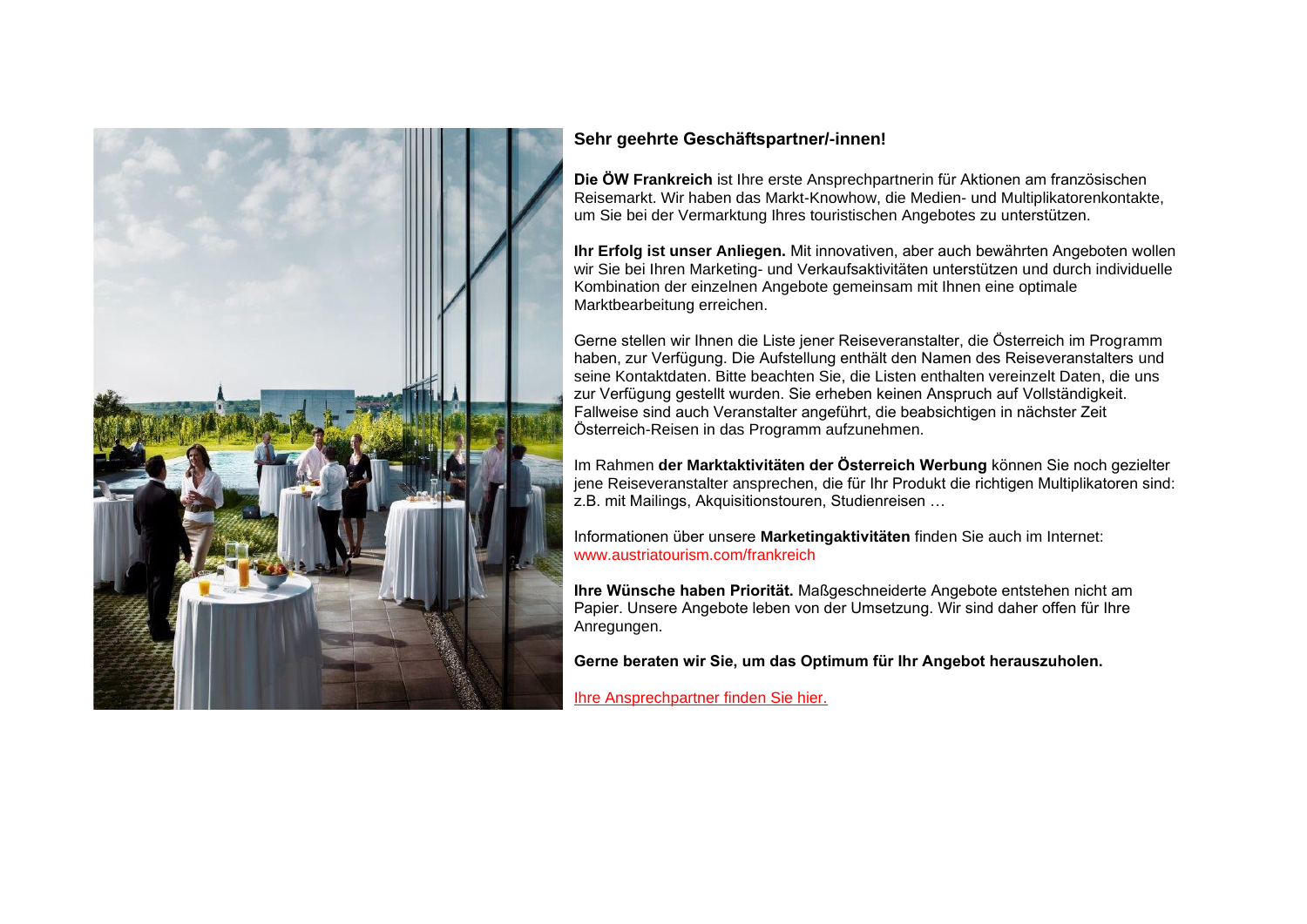| Firma                                                | <b>Adresse</b>                                               | <b>PLZ</b> | Ort                 | Website                    |
|------------------------------------------------------|--------------------------------------------------------------|------------|---------------------|----------------------------|
| Adora Voyages                                        | 3 Rue Franklin                                               | 93100      | Montreuil           | www.adora-voyages.com      |
| Ailleurs Voyages                                     | Avenue Gabriel Peri                                          | 13400      | Aubagne             | www.ailleurs.com           |
| Alest Voyages                                        | 55, rue Letellier                                            | 75015      | Paris               | www.alestvoyages.fr        |
| <b>Allibert Trekking</b>                             | 37, bd Beaumarchais                                          | 75003      | Paris               | www.allibert-trekking.com  |
| Amplitudes Voyages                                   | 20, rue du Rempart Saint Etienne                             | 31000      | Toulouse            | www.amplitudes.com         |
| Antoni Voyages                                       | 8, Grand Rue                                                 | 67500      | Haguenau            | www.antoni-voyages.com     |
| Arts et Vie                                          | 251, rue de de Vaugirard                                     | 75015      | Paris               | www.artsetvie.com          |
| <b>Attitude Travels</b>                              | 71 BD DE SEBASTOPOL                                          | 75002      | Paris               | www.attitude-travels.com   |
| Carré Voyages                                        | ZAC des Balarucs, BP 53                                      | 84510      | Caumont-sur-Durance | www.carre-voyages.com      |
| Chemins du Sud                                       | 57, ZAC St Martin - Rue Francois Gernelle -<br><b>BP 155</b> | 84124      | Pertuis Cedex       | www.cheminsdusud.com       |
| Circuits Nouvelles Frontières -<br><b>TUI France</b> | 32, rue Jacques Ibert                                        | 92300      | Levallois Perret    | www.tui.fr                 |
| Cité du Voyage                                       | 150, rue Marcadet                                            | 75018      | Paris               | www.citeduvoyage.com       |
| <b>Clio Voyages Culturels</b>                        | 34, rue du Hameau                                            | 75015      | Paris               | www.clio.fr                |
| Comptoir des Voyages                                 | 5, rue St. Victor                                            | 75005      | Paris               | www.comptoir.fr            |
| <b>Destinatours</b>                                  | 9, rue Aimé Collomb                                          | 69003      | Lyon                | www.destinatours.com       |
| <b>Envol Espace</b>                                  | 4, rue Ferdinand Buisson                                     | 14280      | <b>St-Contest</b>   | www.envol-espace.fr        |
| <b>Espace Evasion</b>                                | 50, rue de la Chapelle - le Grand Chable                     | 74160      | Beaumont            | www.espace-evasion.fr      |
| Espace Langues & Découvertes                         | 11 Bis avenue de la Créativité                               | 59650      | Villeneuve D'Ascq   | www.voyages-eld.com        |
| Espace Randonnée                                     | 9, rue Ampère                                                | 67500      | Haguenau            | www.espace-randonnee.fr    |
| Euridice Opera                                       | 5, rue du 4 septembre                                        | 13100      | Aix-en-Provence     | www.euridice-opera.com     |
| Evaneos                                              | 27 rue de Mogador                                            | 75009      | Paris               | www.evaneos.fr             |
| <b>Exclusif Voyages</b>                              | 165, rue Saint Honoré                                        | 75001      | Paris               | www.exclusifvoyages.com    |
| <b>Faure Tourisme</b>                                | 321, av. Berthelot                                           | 69008      | Lyon                | www.faure-tourisme.com     |
| Fitour Voyages                                       | 5 rue d'Aujou                                                | 46100      | Figeac              | www.fitour-voyages.com     |
| <b>Formigolf Formitours</b>                          | 18, rue Curie                                                | 68000      | Colmar              | www.formigolf.fr           |
| <b>Ginhoux Voyages</b>                               | 41, av. Charles de Gaulle                                    | 26200      | <b>MONTÉLIMAR</b>   | www.ginhoux-autocars.com   |
| Go Voyages                                           | TSA 70031                                                    | 75441      | Paris Cedex         | www.govoyages.com          |
| Goélangues                                           | 26 rue Vignon                                                | 75009      | Paris               | www.classe-decouverte.info |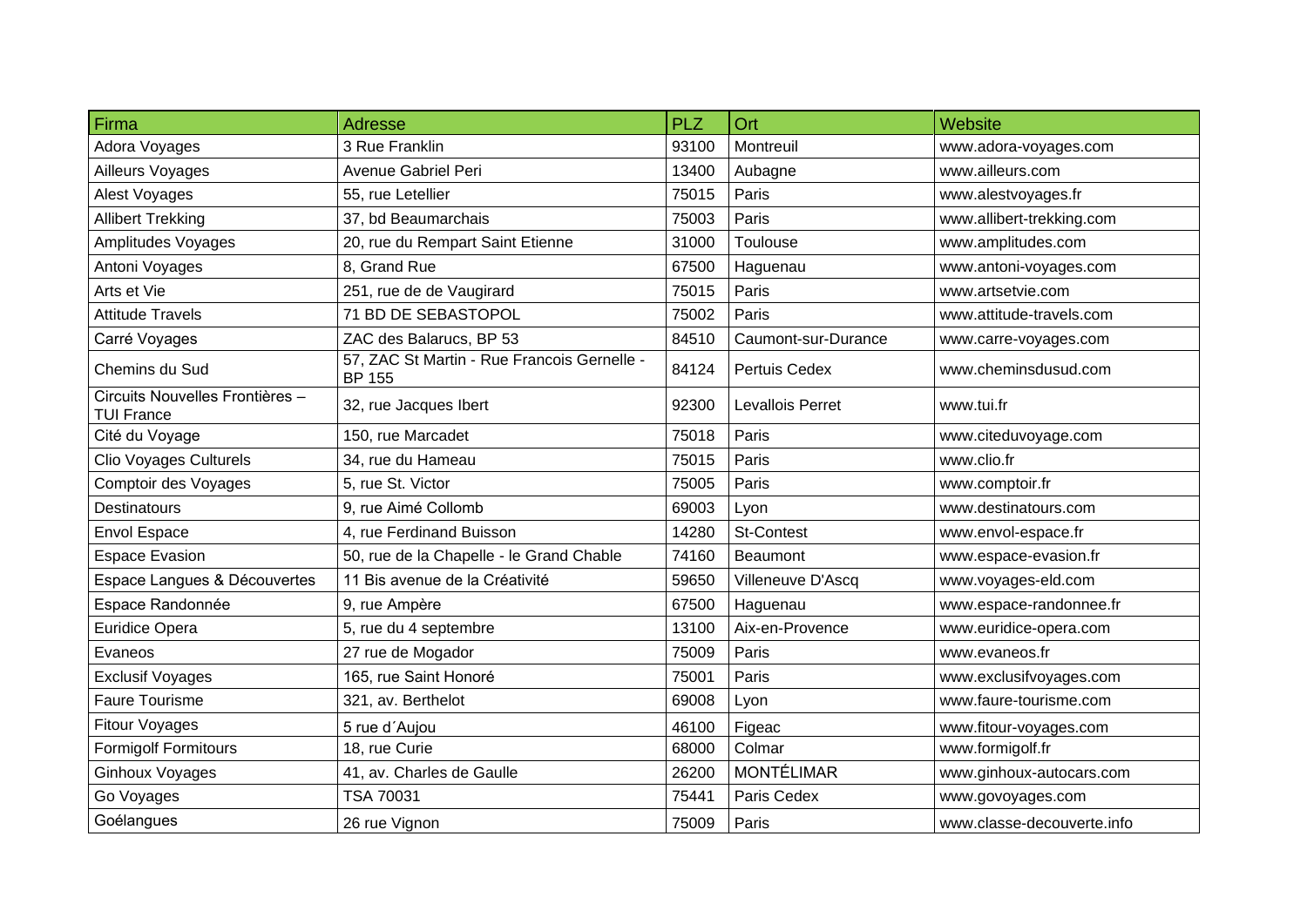| <b>Golf Parcours Voyages</b>    | 8 Boulevard d'Alsace                  | 6400  | Cannes                        | www.parcours-voyages.fr   |
|---------------------------------|---------------------------------------|-------|-------------------------------|---------------------------|
| <b>Grand Angle</b>              | Le Village                            | 38112 | Autrans-Méaudre en<br>Vercors | www.grandangle.fr         |
| I.S.A. Tourisme                 | 10, Vieille rue                       | 78125 | Orphin                        | www.isa-tourisme.com      |
| Interhome                       | 15, av. Jean Aicard                   | 75011 | Paris                         | www.interhome.fr          |
| Intermèdes                      | 39 rue Beauregard                     | 75002 | Paris                         | www.intermedes.com        |
| Jet Tours / Versailles Voyages  | 27 boulevard des Italiens             | 75002 | Paris                         | www.jettours.com          |
| Josy Tourisme                   | Zone Artisanale                       | 67130 | <b>Russ</b>                   | www.josy-tourisme.fr      |
| Joubert Evasion                 | 83, rue des Madrons                   | 36000 | Chateauroux                   | www.joubertevasion.fr     |
| La Balaguère                    | 3 rue Plétinckx (Place Saint-Géry)    | 1000  | <b>Bruxelles</b>              | www.labalaguere.com       |
| La Bicyclette Verte             | 36, route de St. Hilaire              | 79210 | Arçais                        | www.bicyclette-verte.com  |
| La Fugue - Europera             | 32, rue Washington                    | 75008 | Paris                         | www.lafugue.com           |
| La Pèlerine                     | 32, place Joseph Limozin              | 43170 | Saugues                       | www.lapelerine.com        |
| La Route des Langues            | 22, av. Victor Hugo                   | 75116 | Paris                         | www.laroutedeslangues.com |
| <b>LC Travel Services</b>       | 219, av. du Serpolet                  | 13600 | La Ciotat                     | www.lctravelservices.com  |
| <b>LK Tours</b>                 | 42, rue des Jardins                   | 68000 | Colmar                        | www.lktours.fr            |
| Michel Voyages & Cars P. Michel | Zone industrielle                     | 71170 | Chauffailles                  | www.michelvoyages.fr      |
| <b>MIJE Voyages</b>             | 13, boulevard Beaumarchais            | 75004 | Paris                         | www.mije.com              |
| Mondoramas                      | 375, av. du Mistral, ZI - Athelia 4   | 13600 | La Ciotat                     | www.mondoramas.com        |
| Mugler Ringenbach Voyages       | 13, rue de la Gare                    | 67340 | Ingwiller                     | www.voyages-mugler.com    |
| Music et Opéra                  | 16, rue Bleue                         | 75009 | Paris                         | www.music-opera.com       |
| Nacel                           | 9 RUE DES DEUX AVENUES                | 75013 | Paris                         | www.nacel.fr              |
| <b>National Tours</b>           | 20, rue d'Isly                        | 35000 | Rennes                        | www.national-tours.com    |
| Novasol AS                      | 11, rue de Courtalin - Bat A          | 77700 | Magny-le-Hongre               | www.novasol-vacances.fr   |
| Odyssee Montagne                | Les Barbolets                         | 74310 | Servoz                        | www.odyssee-montagne.fr   |
| Pac Voyages                     | 22 route de Mâcon                     | 1310  | Polliat                       | www.pacvoyages.fr         |
| Partance                        | 28, rue Nollet                        | 75017 | Paris                         | www.voyagespartance.fr    |
| Pedibus                         | Maison du Rosaire                     | 73670 | St Pierre d'Entremont         | www.pedibus.org           |
| Perier Voyages                  | 1, ter rue de la République           | 76170 | Lillebonne                    | www.perier-voyages.com    |
| Philibert Voyages               | 24, av. Barthélémy Thimonnier - BP 15 | 69641 | <b>Caluire Cedex</b>          | www.philibertvoyages.fr   |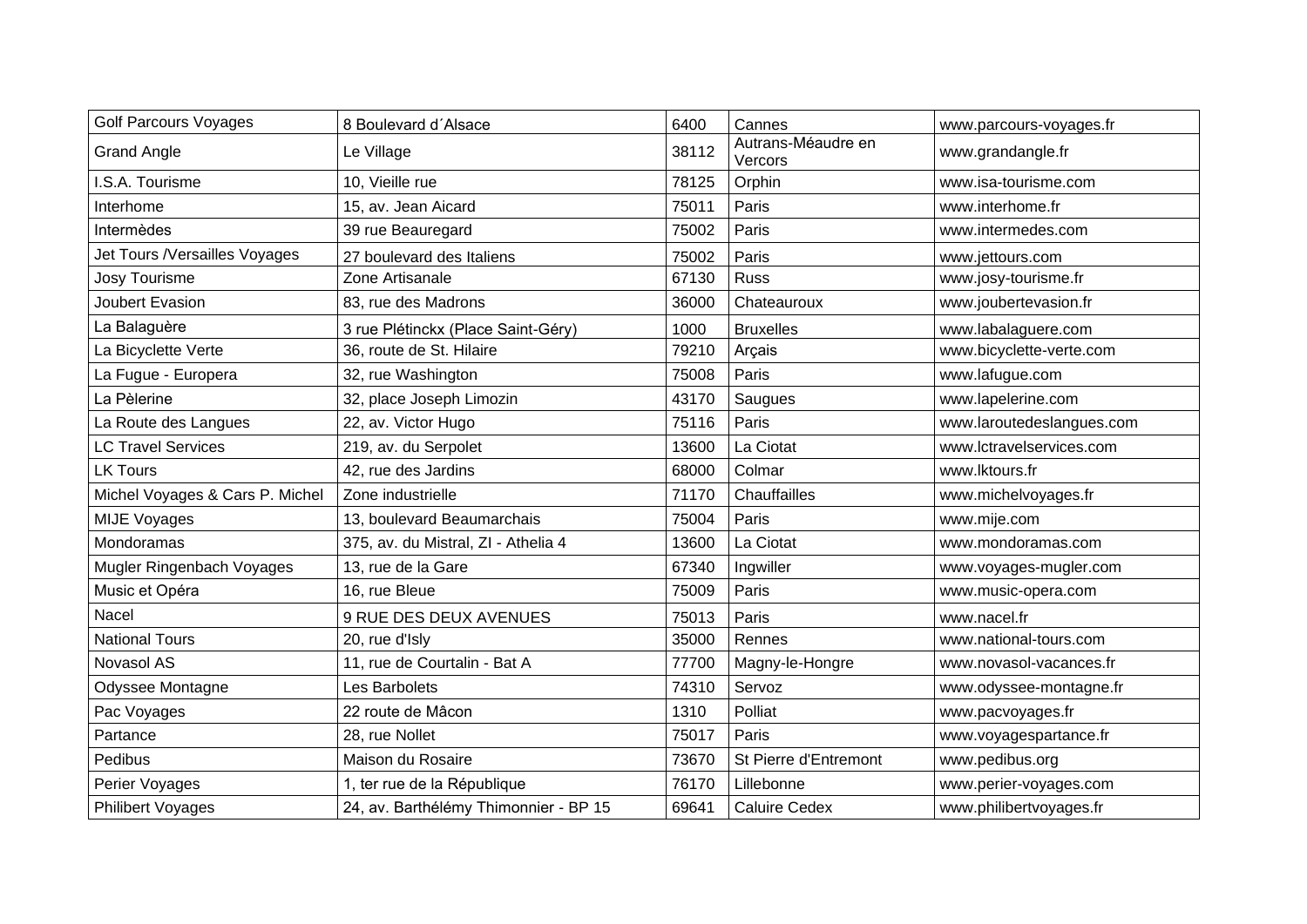| Phoceens Voyages                           | 369, av. de Cannes                        | 6200  | <b>Nice</b>          | www.phoceens-voyages.com           |
|--------------------------------------------|-------------------------------------------|-------|----------------------|------------------------------------|
| <b>Pouchkine Tours</b>                     | 38, rue de Quimper                        | 29590 | Pont De Buis         | www.pouchkine-tours.com            |
| Privilèges Voyages                         | 46, av. Marceau                           | 75008 | Paris                | www.privileges-voyages.com         |
| Raoux Voyages                              | 16, rue Toussaint Fléchaire               | 84510 | Caumont-sur-Durance  | www.voyages-raoux.fr               |
| Richou Voyages                             | 26, rue Sadi Carnot                       | 49304 | <b>Cholet Cedex</b>  | www.richou-voyages.fr              |
| Rivages du Monde (Athenaeum)               | 19, rue du Quatre-Septembre               | 75002 | Paris                | www.rivagesdumonde.fr              |
| Route des Langues                          | 22 avenue Victor Hugo                     | 75116 | Paris                | www.laroutedeslangues.com          |
| Royer Voyages                              | 23 route de Drusenheim                    | 67850 | Herrlisheim          | www.royer-voyages.com              |
| Sabardu Tourisme                           | 2526, chemin de velaux - Plan de Campagne | 13170 | Les Pennes Mirabeau  | www.autocars-sabardu.fr            |
| Safrans du Monde                           | 54, rue Taitbout                          | 75009 | Paris                | www.safransdumonde.com             |
| Salaün Holidays                            | 38, rue de Quimper                        | 29590 | Pont de Buis         | www.salaun-holidays.com            |
| <b>SAT Autocars</b>                        | 11 av. Jules Ferry                        | 74200 | Thonon les Bains     | www.sat-autocars.com               |
| Séjours Home Abroad                        | 59, av. de Saint Cloud                    | 78000 | Versailles           | www.sejours-homeabroad.com         |
| Séjours Voyages / CRUISELINE<br><b>SAM</b> | 1 rue du Gabian, Le Thales C              | 98000 | Monaco               | www.sejoursvoyages.com             |
| Sensations du Monde                        | 38, rue des Renouillères                  | 93200 | St.Denis             | www.sensationsdumonde.com          |
| Simplon Voyages                            | 76, rue Denis Papin                       | 41000 | <b>BLOIS</b>         | www.simplonvoyages.com             |
| Sotram & Mathieu                           | 122, rue de Bitche - BP 40008             | 57200 | Sarreguemines        | www.sotram-voyages.com             |
| STS Séjours Linguistiques                  | 2, av. Maréchal Lerclerc - BP50087        | 59130 | Lambersart           | www.sts.fr                         |
| <b>Tapis Rouge</b>                         | 3 rue Villebois-Mareuil                   | 75017 | Paris                | www.tapis-rouge.fr                 |
| Thellier Voyage                            | 25, rue de l'Odon                         | 14790 | Verson               | www.thelliervoyages.com            |
| <b>Travel Ski</b>                          | 92-98 Boulevard Victor Hugo               | 92110 | Clichy               | www.travelski.com                  |
| <b>Triangle Voyages</b>                    | 13 avenue du Ségala Lieu dit le Puech     | 12000 | Le Monastère         | www.triangle-voyages.com           |
| <b>Tselana Travel</b>                      | 15, rue Monsigny                          | 75002 | Paris                | www.tselana.com                    |
| Univairmer                                 | 9 Av. de l'Opéra                          | 75001 | Paris                | https://univairmer.agence.voyage/  |
| <b>Vacances Bleues</b>                     | 11 bis rue Delambre                       | 75014 | Paris                | www.vacancesbleues.fr              |
| Verdié Voyages                             | 26, av. de Bourran                        | 12000 | Rodez                | www.verdie-voyages.com             |
| Vikings Croisières (Athenaeum)             | Port de Grenelle                          | 75015 | Paris                | https://www.vikingrivercruises.com |
| Visit Europe                               | 44, rue Alexandre Dumas                   | 75011 | Paris                | www.visiteurope.fr                 |
| Vivrêva                                    | 15, rue Jean Roisin                       | 59000 | Lille                | www.vivreva.fr                     |
| Voyages Auchan                             | 40, av. Pierre Lefaucheux                 | 92100 | Boulogne-Billancourt | www.voyages-auchan.com             |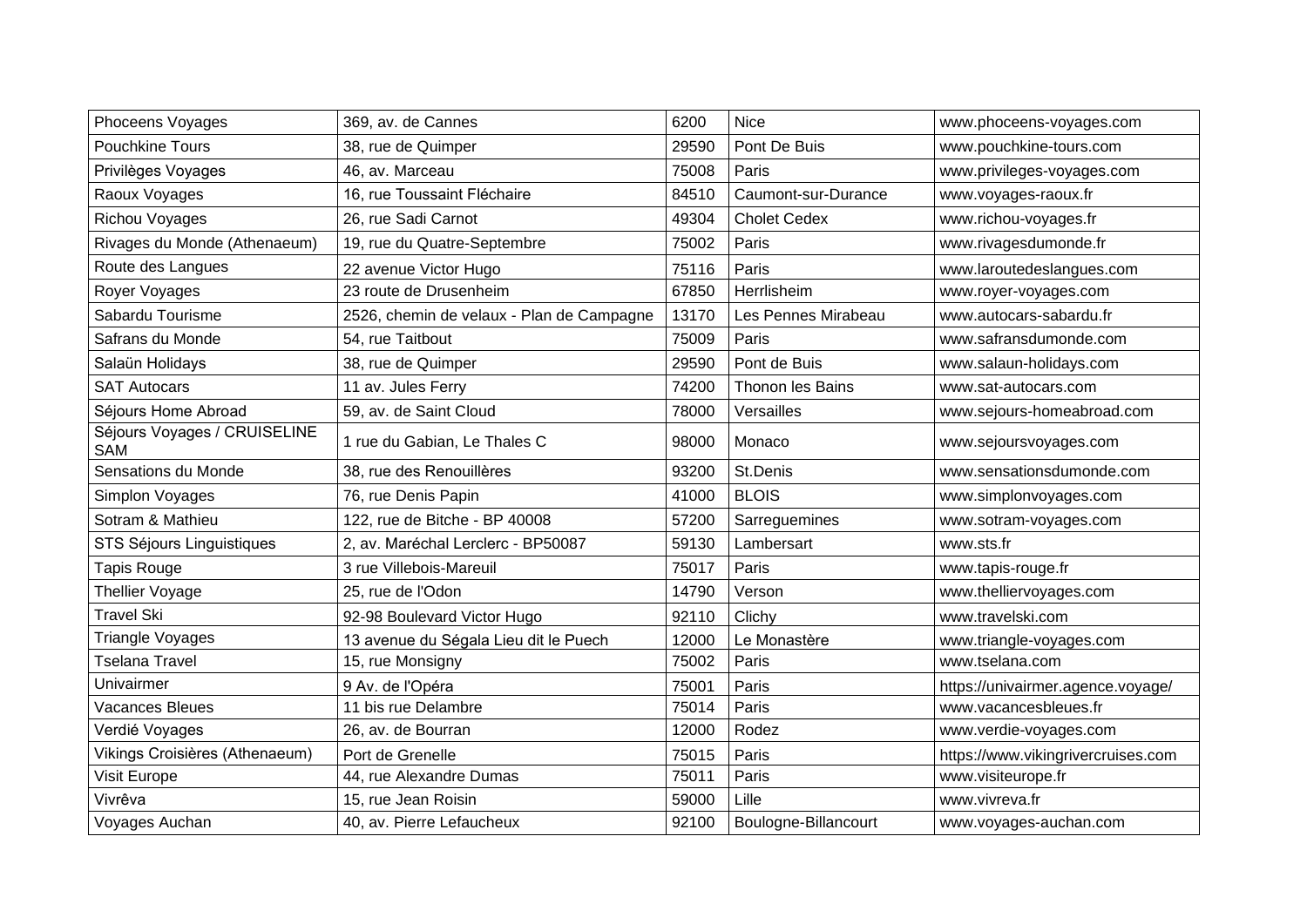| <b>Voyages Couture</b>       | 15, rue des 3 Frères Barthélémy          | 13006 | Marseille              | www.voyagescouture.com     |
|------------------------------|------------------------------------------|-------|------------------------|----------------------------|
| Voyages Girardot             | 20, rue Louis Jacques Thénard - BP 50304 | 71107 | Chalon-sur-Saône Cedex | www.voyages-girardot.com   |
| Voyages Internationaux       | Rue Ampère ZA La Tourelle                | 22400 | Lamballe               | l www.v-i.travel           |
| <b>Voyages Kristinatours</b> | 58, rue du Maréchal Koenig               | 67210 | Obernai                | www.kristinatours.com      |
| Voyages Lemonnier            | 21, rue du Mont St. Michel               | 61700 | Domfront               | www.voyages-lemonnier.com  |
| Voyages Masson Sas           | 52-54, rue Jules Juillet                 | 60100 | Creil                  | www.voyages-univairmer.com |
| Voyageurs du Monde           | 55, rue Sainte-Anne                      | 75002 | Paris                  | www.voyageursdumonde.fr    |
| Voyamar Vacances             | 24, av. René Cassin                      | 69009 | I Lyon                 | www.voyamar-vacances.com   |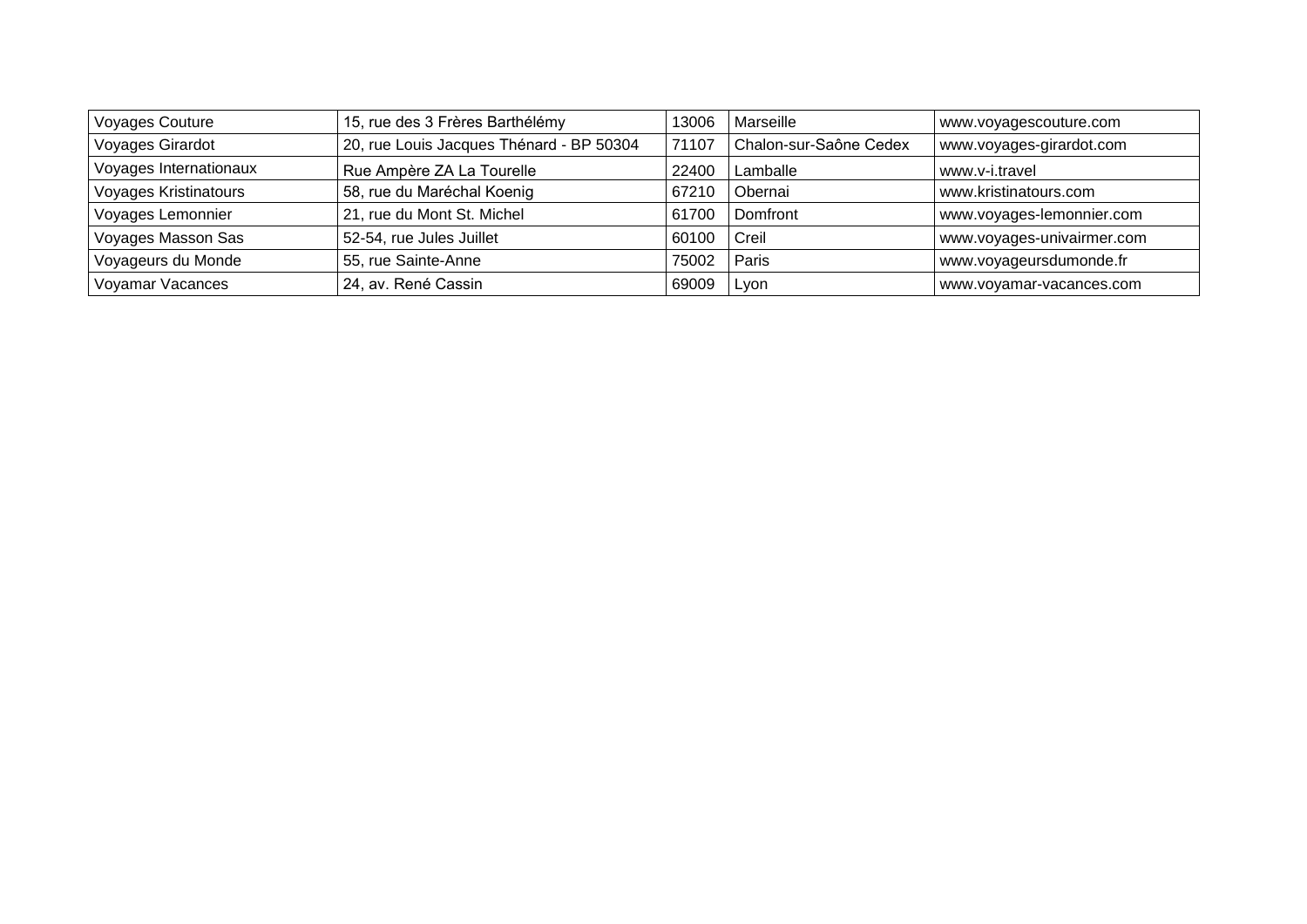Weitere Informationen über die Marketingaktivitäten der Österreich Werbung finden Sie unter

[www.austriatourism.com](http://www.austriatourism.com/) [youtube.com/austriatourism](http://www.youtube.com/austriatourism) [facebook.com/oesterreichwerbung](http://www.facebook.com/oesterreichwerbung)  [twitter.com/austriatourism](http://twitter.com/austriatourism)

**AUSTRALIEN BELGIEN BRASILIEN CHINA DÄNEMARK DEUTSCHLAND FRANKREICH GROSSBRITANNIEN INDIEN ITALIEN JAPAN KROATIEN NIEDERLANDE POLEN RUMÄNIEN RUSSLAND SAUDI ARABIEN SCHWEDEN SCHWEIZ SLOWAKEI SLOWENIEN SPANIEN SÜDKOREA TAIWAN TSCHECHIEN TÜRKEI VAE UKRAINE UNGARN USA** 

vor Ort

22 **Büros** 

Wir sind weltweit

1 Märkte

Büros der Österreich Werbung

Direkte Marktbearbeitung durch Österreich Werbung Marktbearbeitung in Kooperation mit AUSSENWIRTSCHAFT AUSTRIA

Österreich<br>Werbung